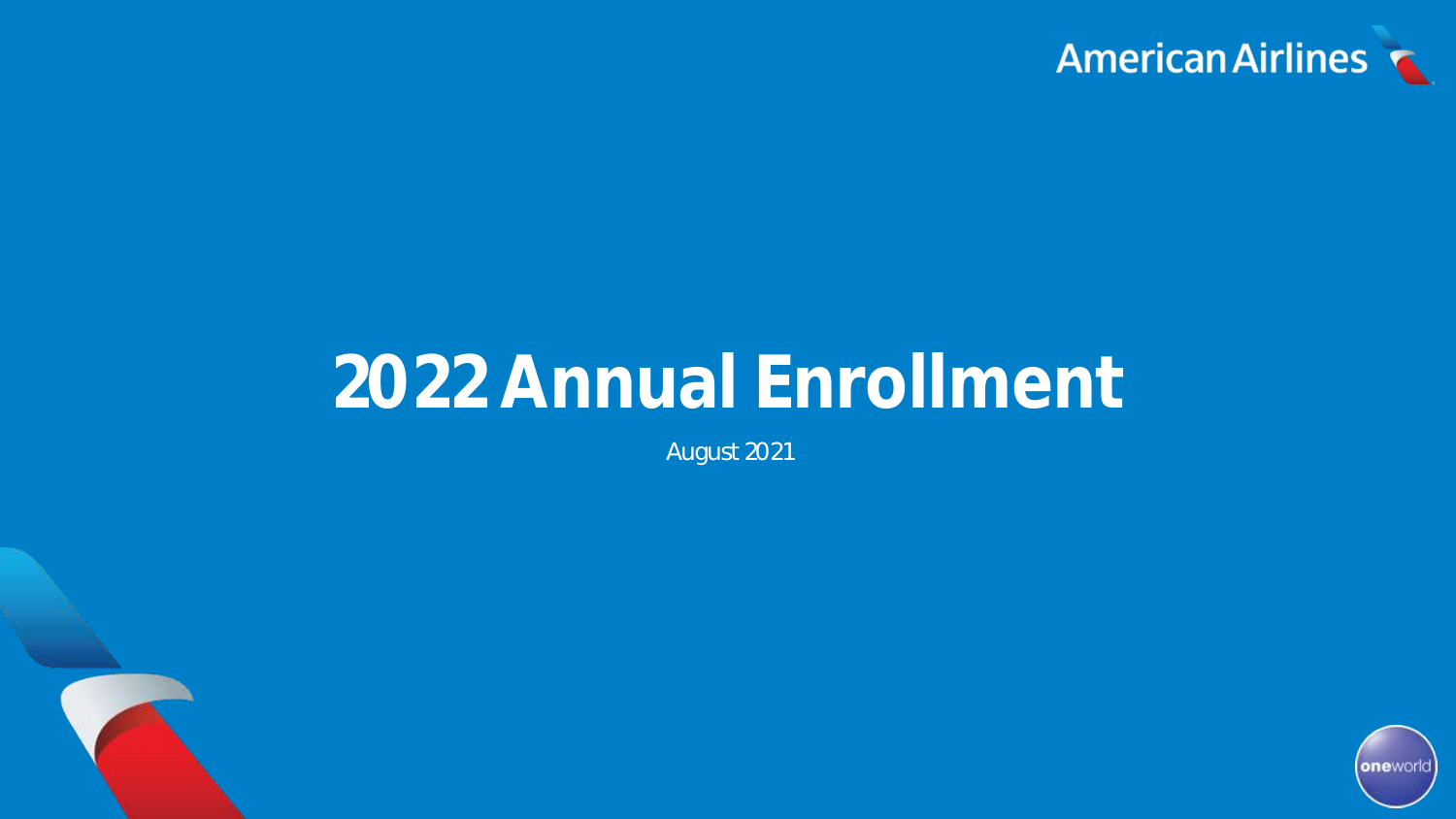

- 2022 plan enhancements
- Contributions
- Annual enrollment

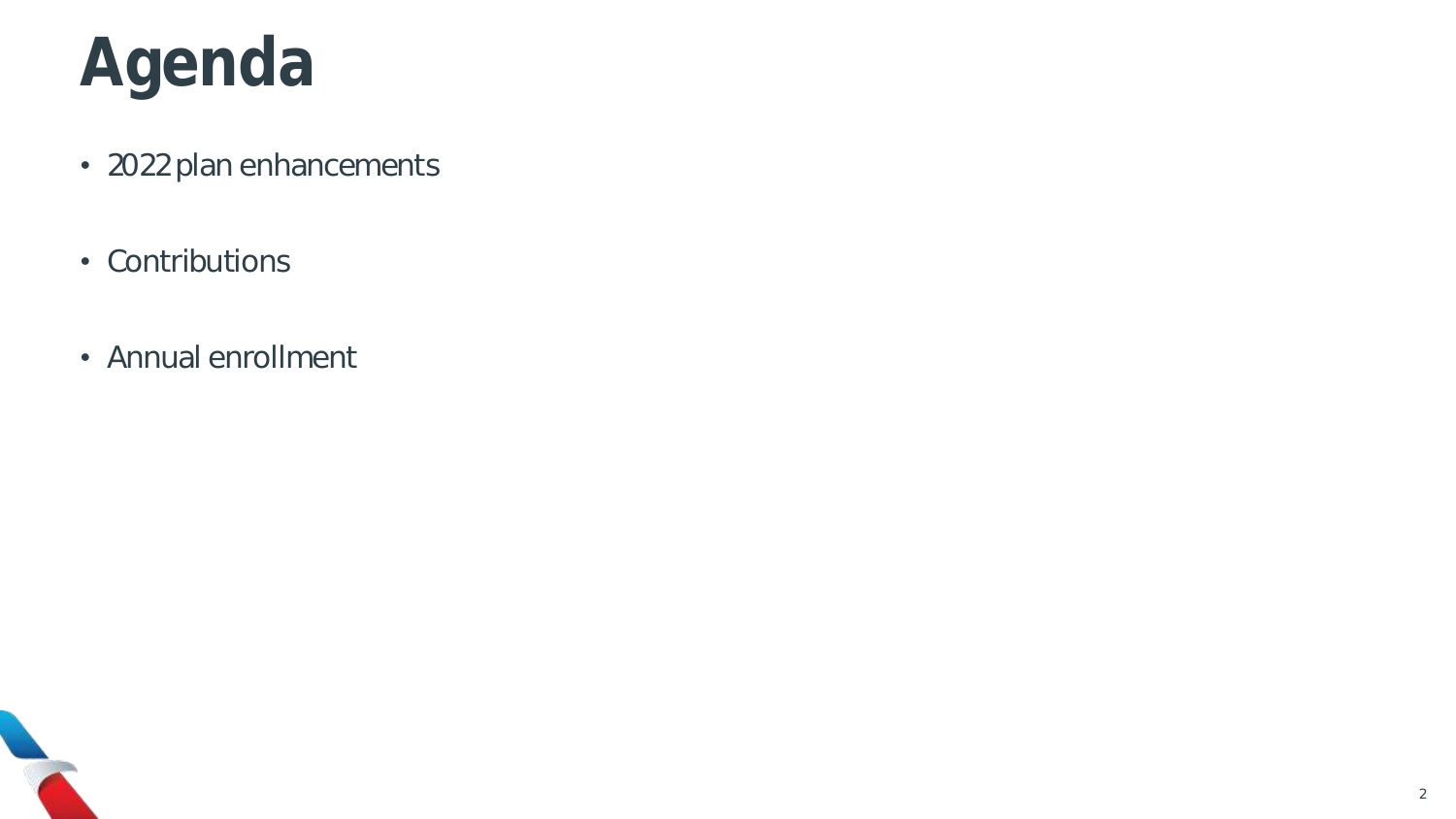

## **2022 Plan Enhancements**

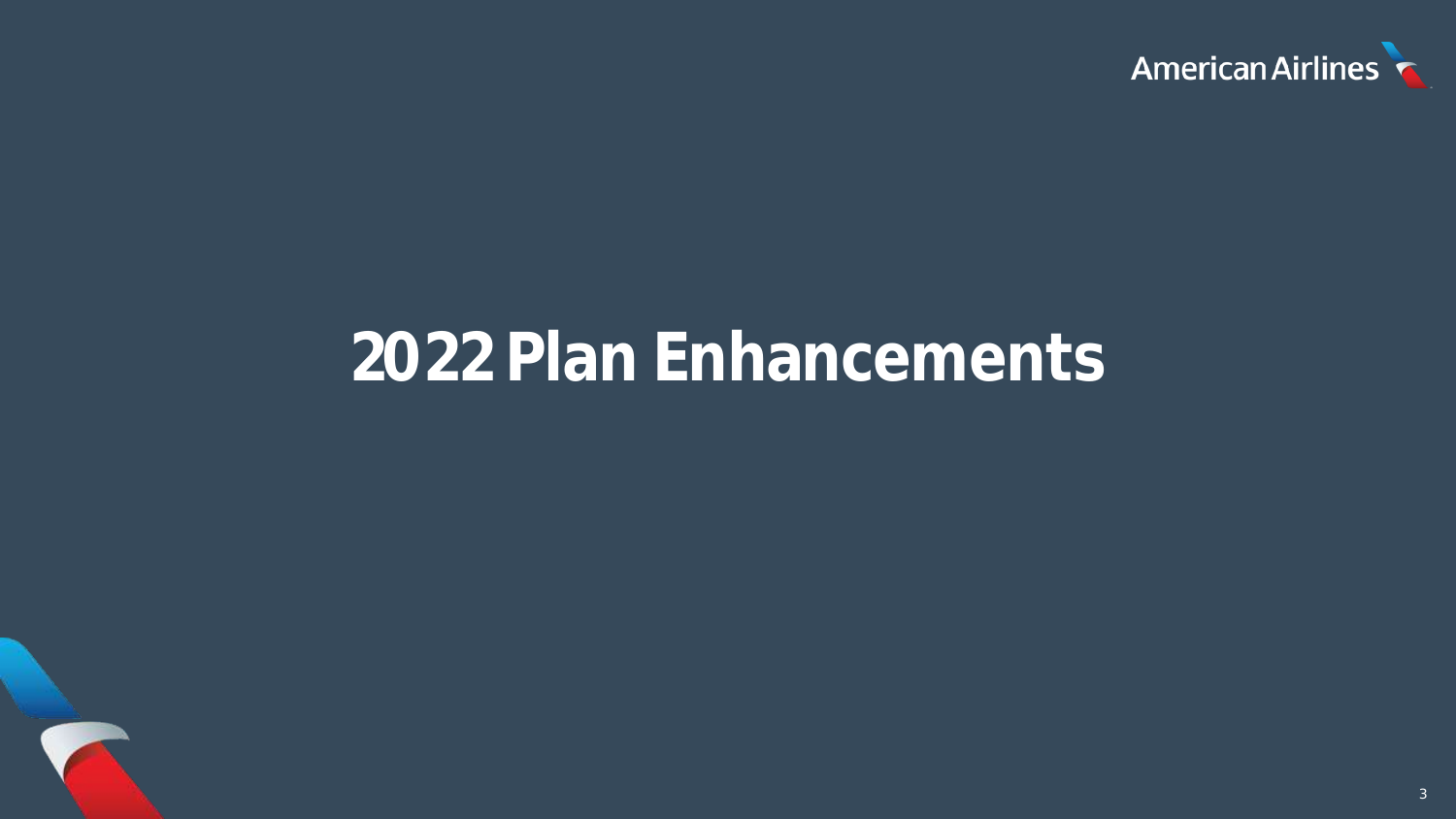#### **Program enhancements**



**Pharmacy**  CVS Health

- Transition all team members from our current Pharmacy Benefit Manager, Express Scripts to CVS Health
- CVS is a familiar retail channel to our team members due to Smart90
- Over 50% of 90 day scripts filled through CVS
- Multiple direct comms prior to Jan 1, 2022
- Holistic approach



- New plan with co-pays for office visits and the same contributions as the Standard option
- Team members eligible to earn \$500 in Health Reimbursement Account (HRA) credits and \$1,000 to a Retiree HRA



- High quality network of providers for surgery
- Supports spine, joint replacements, bariatric, outpatient orthopedic and other surgery needs
- Completely voluntary for team members



- Enhancing gender reassignment benefit to include select cosmetic procedures
- \$30K lifetime benefit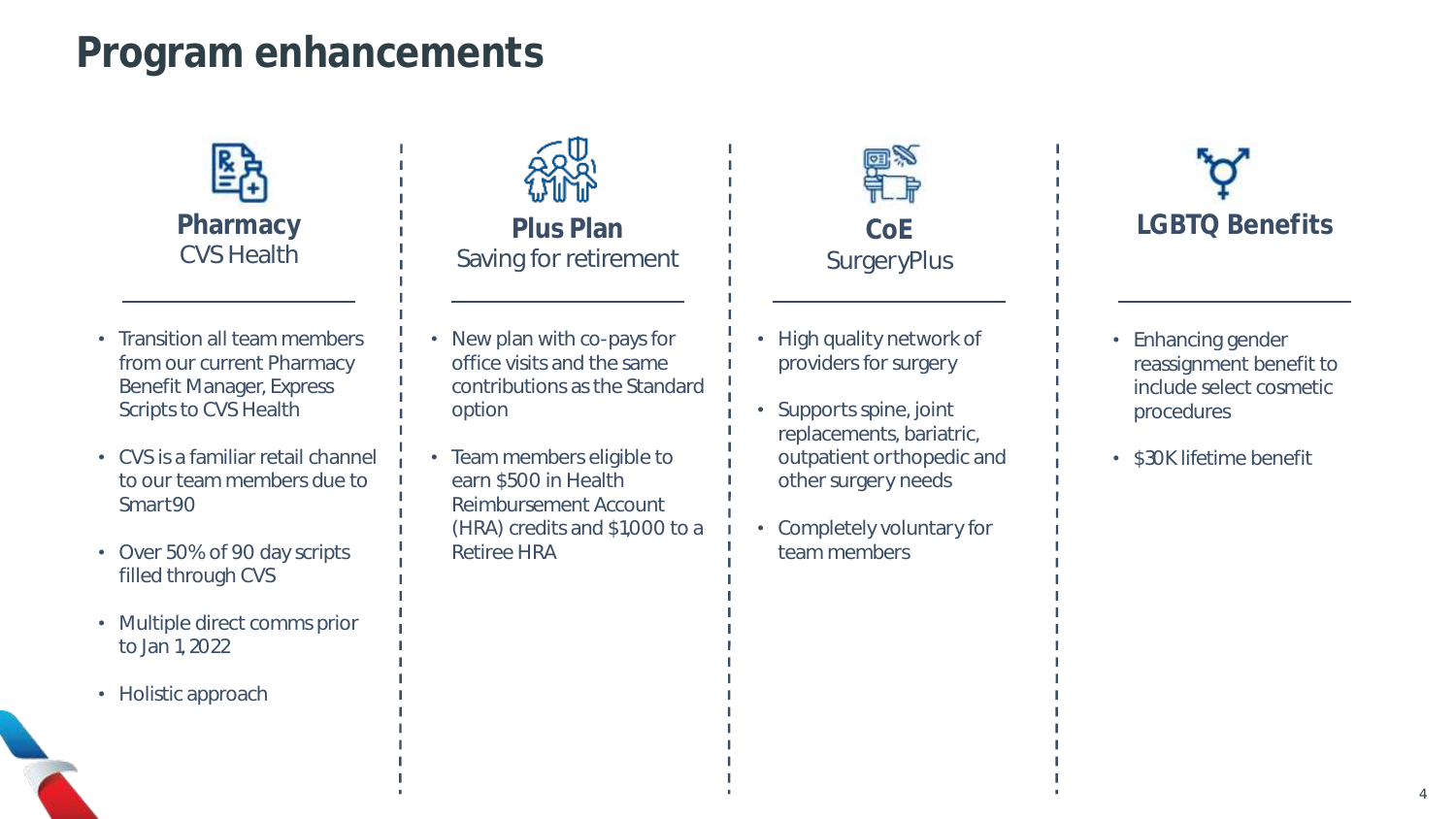#### **Program enhancements**



- Transition all team members from our current Pharmacy Benefit Manager, Express Scripts to CVS Health
- CVS is a familiar retail channel to our team members due to Smart90
- Over 50% of 90 day scripts filled through CVS
- Multiple direct comms prior to Jan 1, 2022
- Holistic approach



**Plus plan** Saving for retirement

- New plan with co-pays for office visits and the same contributions as the Standard option
- Team members eligible to earn \$500 in Health Reimbursement Account (HRA) credits and \$1,000 to a Retiree HRA



- High quality network of providers for surgery
- Supports spine, joint replacements, bariatric, outpatient orthopedic and other surgery needs
- Completely voluntary for team members



- Enhancing gender reassignment benefit to include select cosmetic procedures
- \$30K lifetime benefit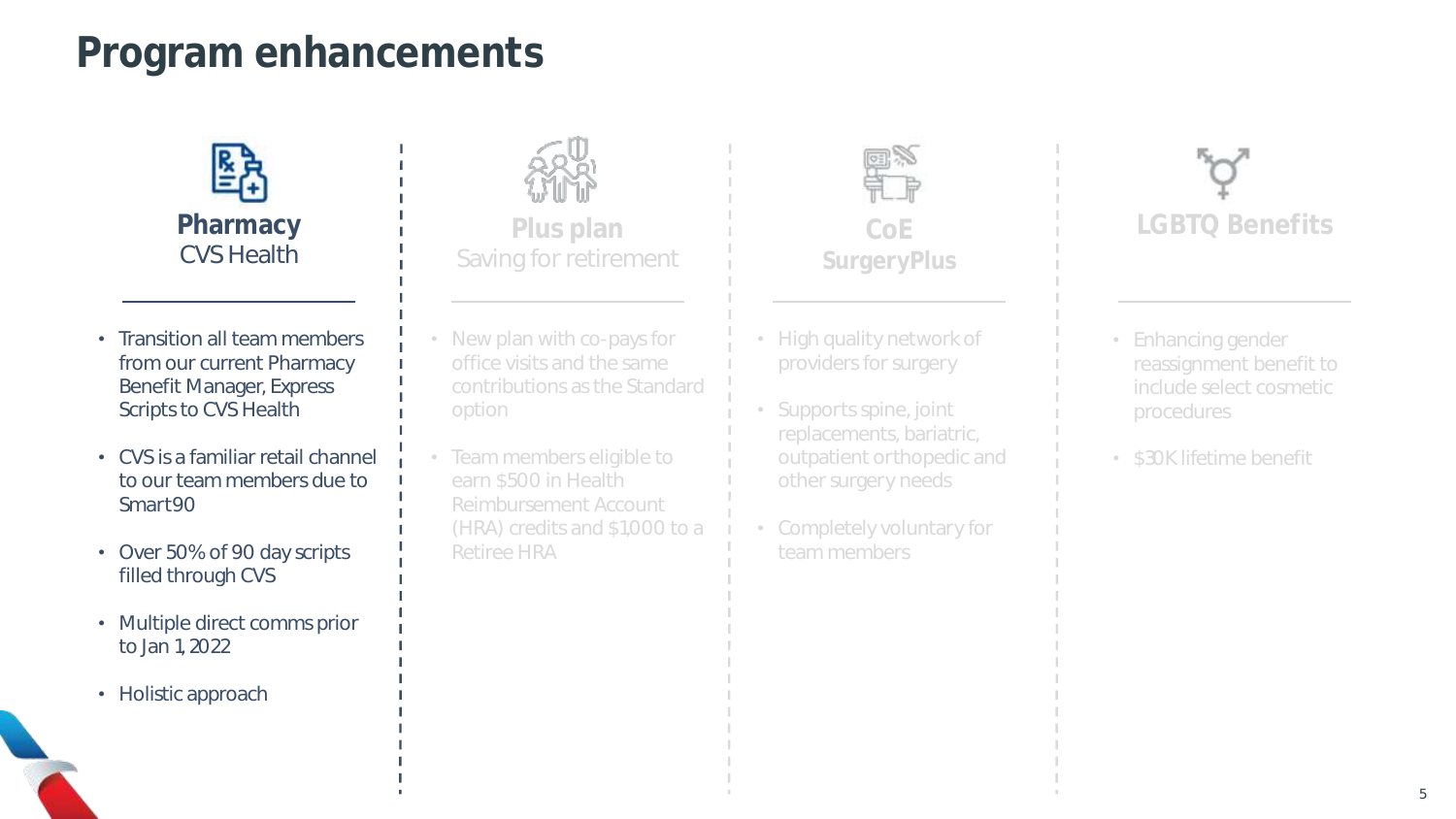#### **CVS Health Ecosystem**

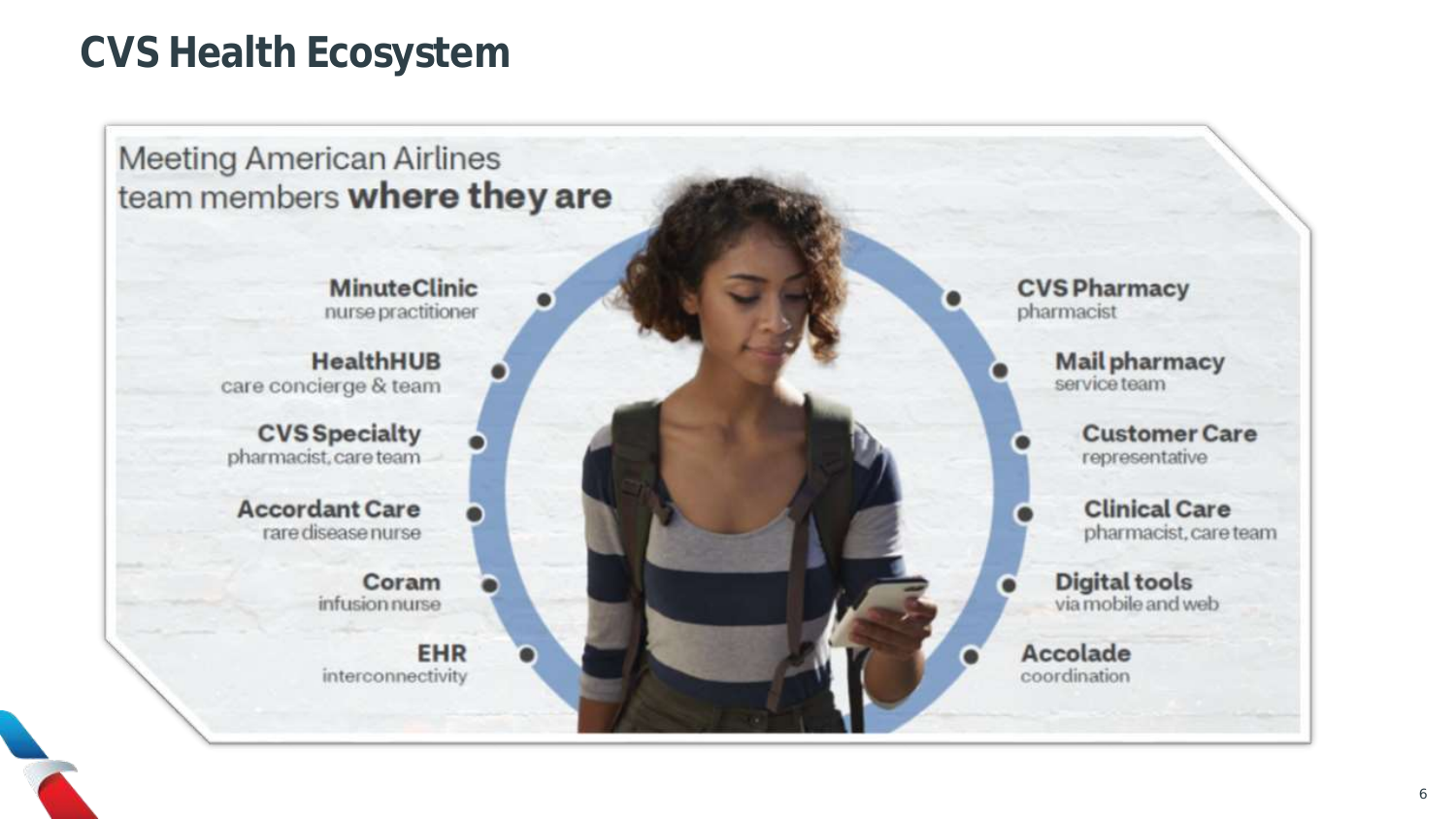#### **Program enhancements**



**Pharmacy**  CVS **Health**

- Transition all team members from our current Pharmacy Benefit Manager, Express Scripts to CVS Health
- CVS is a familiar retail channel to our team members due to Smart90
- Over 50% of 90 day scripts filled through CVS
- Multiple direct communications prior to Jan 1, 2022
- Holistic approach



- New plan with co-pays for office visits and the same contributions as the Standard option
- Team members eligible to earn \$500 in Health Reimbursement Account (HRA) credits and \$1,000 to a Retiree HRA



- High quality network of providers for surgery
- Supports spine, joint replacements, bariatric, outpatient orthopedic and other surgery needs
- Completely voluntary for team members



- Enhancing gender reassignment benefit to include select cosmetic procedures
- \$30K lifetime benefit

*7*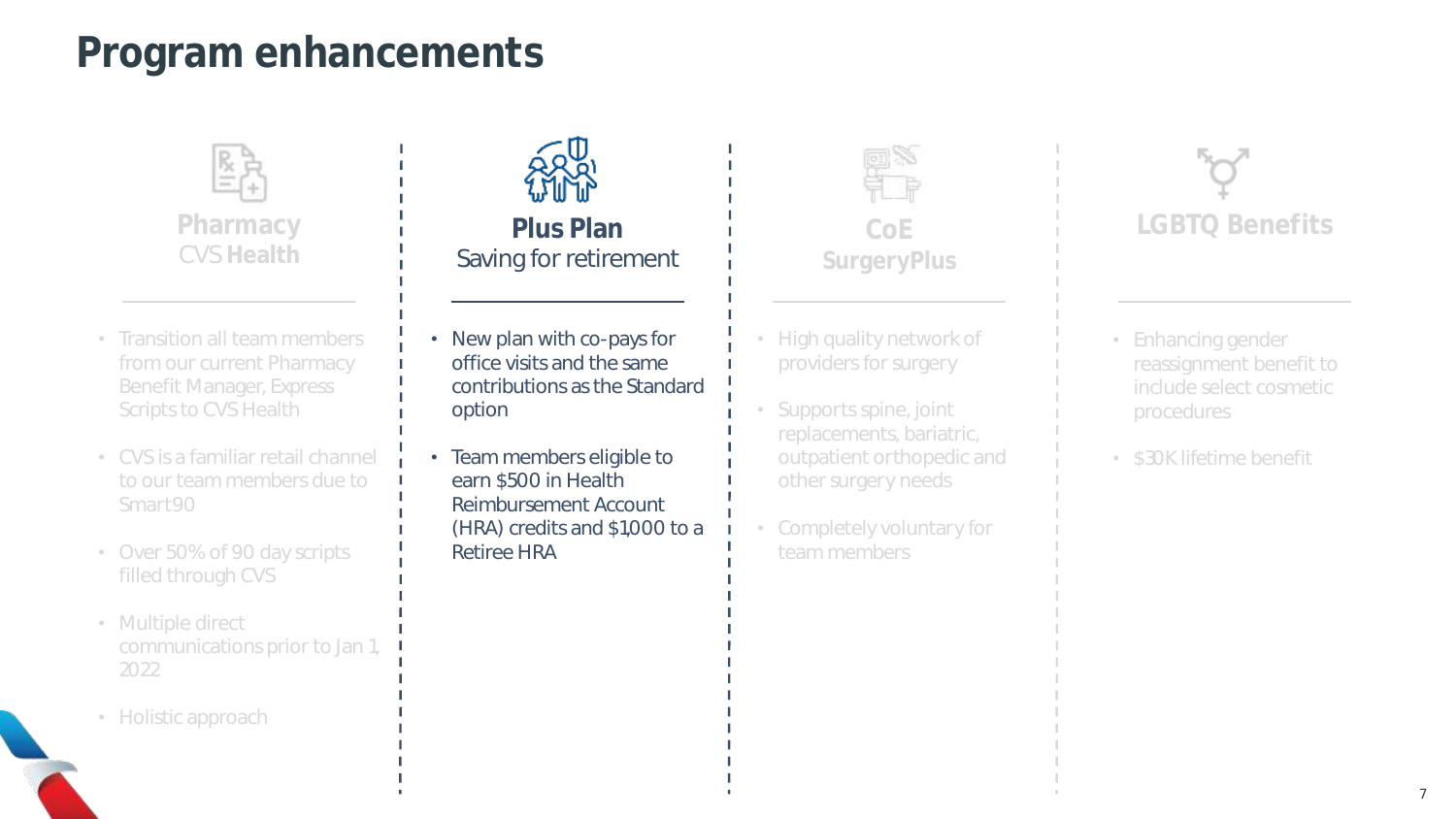### **Plus plan - saving for retirement**

- Company funded credits to save for healthcare
	- \$500 per year with completion of preventive exam
	- Rollover to the next year
- \$1,000 per year in the plan to use during retirement (eligibility criteria is 65 point plan)
	- Example: 10 years of service = \$10,000
- Same cost and similar plan design as Standard Plan

| <b>Team Member</b><br>enrolls in option<br>during AE | Preventive exam<br>completed<br>$\bigcirc$ | Accolade feeds to<br>Smart-Choice       | Preventive exam<br>completed each<br>year while active |
|------------------------------------------------------|--------------------------------------------|-----------------------------------------|--------------------------------------------------------|
| Enr                                                  | \$500 earned<br>$\overline{\mathbf{P}}$    | Smart-Choice<br>credits account         | and in the Plus<br>option                              |
| IDAI                                                 |                                            | <b>Credits rollover</b><br>year to year | \$1,000 earned for<br>use in retirement                |
|                                                      |                                            |                                         |                                                        |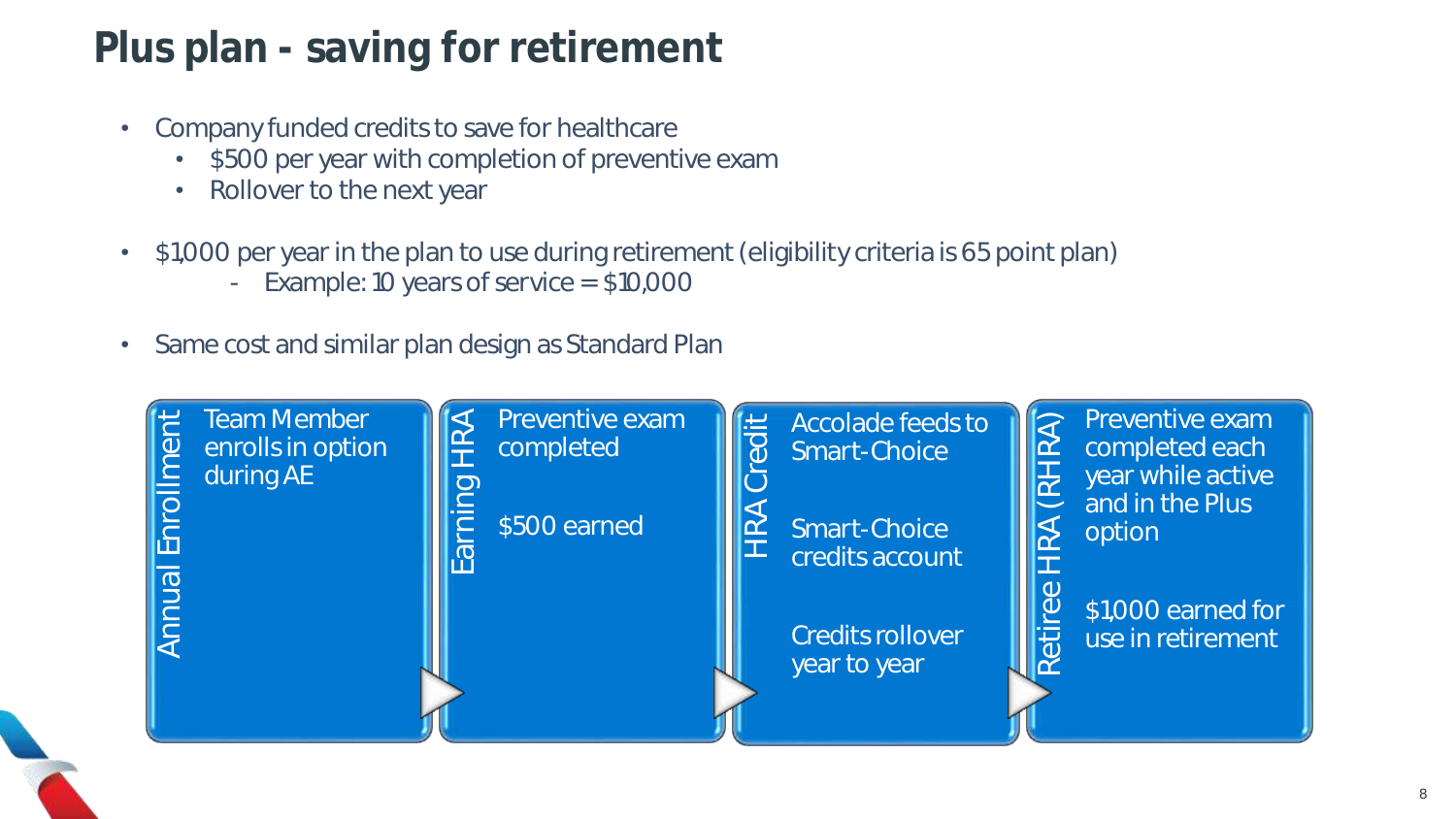## **Plus plan design**

| Design Elements                                  | Plus Plan                                                                                |  |  |
|--------------------------------------------------|------------------------------------------------------------------------------------------|--|--|
|                                                  |                                                                                          |  |  |
| MEDICAL                                          |                                                                                          |  |  |
| Credit to HRA for annual preventive exam         | \$500 earned                                                                             |  |  |
| Credit to Retiree HRA for annual preventive exam | \$1,000 per year of participation<br>(65 point plan eligibility to access in retirement) |  |  |
| Deductible-Single                                | \$1,500                                                                                  |  |  |
| Deductible-Family                                | \$4,500                                                                                  |  |  |
| Out-of-Pocket Maximum-Single                     | \$4,500                                                                                  |  |  |
| Out-of-Pocket Maximum-Family                     | \$9,000                                                                                  |  |  |
| Coinsurance (% network rate)                     | 20%                                                                                      |  |  |
| <b>Preventive Care Visits</b>                    | 100% covered                                                                             |  |  |
| Physicians Office Visit                          | \$25 copay                                                                               |  |  |
| <b>Specialist Office Visit</b>                   | \$45 copay                                                                               |  |  |
| <b>Emergency Care</b>                            | \$200 copay + Coins                                                                      |  |  |
| PHARMACY                                         |                                                                                          |  |  |
| Tier 1 Retail                                    | 20% w \$10 min and \$40 max                                                              |  |  |
| Tier 2 Retail                                    | 30% w \$30 min and \$100 max                                                             |  |  |
| Tier 3 Retail                                    | 50% w \$45 min and \$150 max                                                             |  |  |
| EE CONTRIBUTIONS (Monthly)                       |                                                                                          |  |  |
| EE Only<br>$EE + Spouse$                         | \$129.89<br>\$337.73                                                                     |  |  |
| $EE + Child$                                     | \$233.81                                                                                 |  |  |
| $EE + Family$                                    | \$454.64                                                                                 |  |  |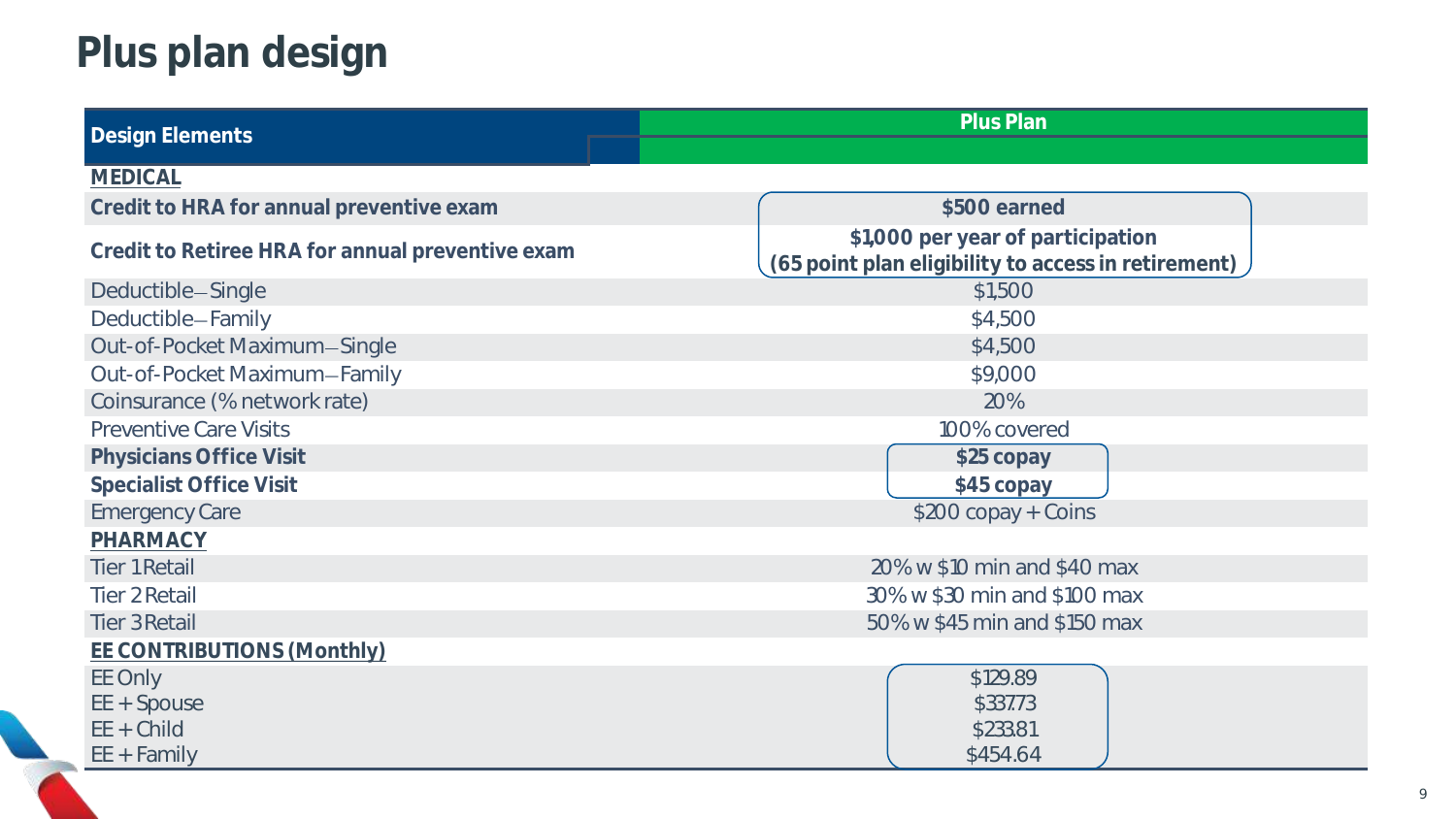#### **Program enhancements**



**Pharmacy**  CVS Health

- Transition all team members from our current Pharmacy Benefit Manager, Express Scripts to CVS Health
- CVS is a familiar retail channel to our team members due to Smart90
- Over 50% of 90 day scripts filled through CVS
- Multiple direct communications prior to Jan 1, 2022
- Holistic approach



Saving for retirement

- New plan with co-pays for office visits and the same contributions as the Standard option
- Team members eligible to earn \$500 in Health Reimbursement Account (HRA) credits and \$1,000 to a Retiree HRA



- High quality network of providers for surgery
- Supports spine, joint replacements, bariatric, outpatient orthopedic and other surgery needs
- Completely voluntary for team members



- Enhancing gender reassignment benefit to include select cosmetic procedures
- \$30K lifetime benefit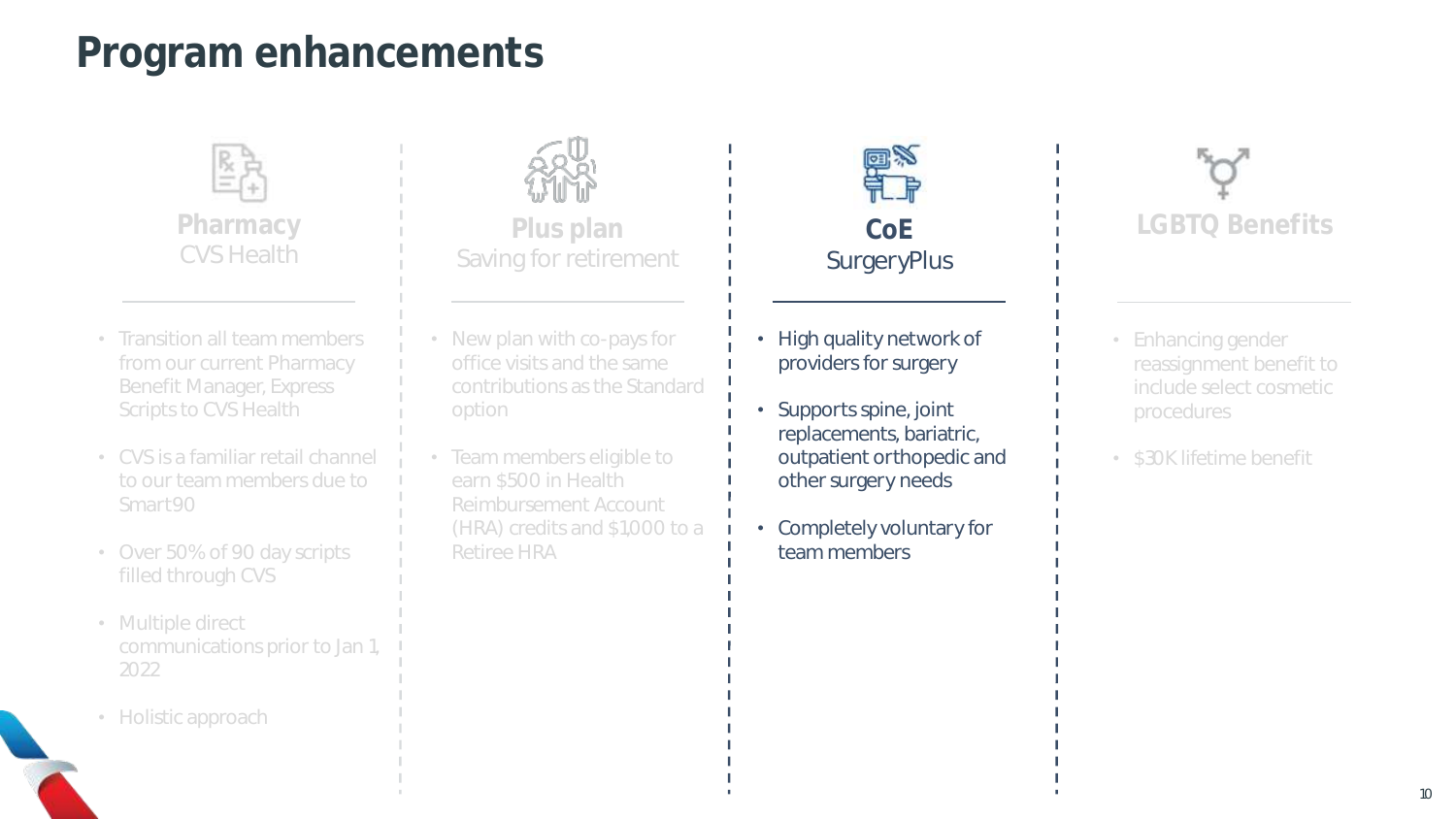#### Center of Excellence (CoE) - SurgeryPlus

#### **Member Experience Care Quality of Care**



- Personalized 1:1 through the surgical journey
- Local or regional access to providers (< 2 hour drive)
- Integration with Accolade
- Dedicated customer service
- One single bill for all associated surgical charges for team member
- Incentives to members who have surgery through SurgeryPlus

• < 1% complication rate, lower than industry standard of 9%

#### Impact of Surgeon-Specific Credentialing of In-Network Orthopedic Surgeons

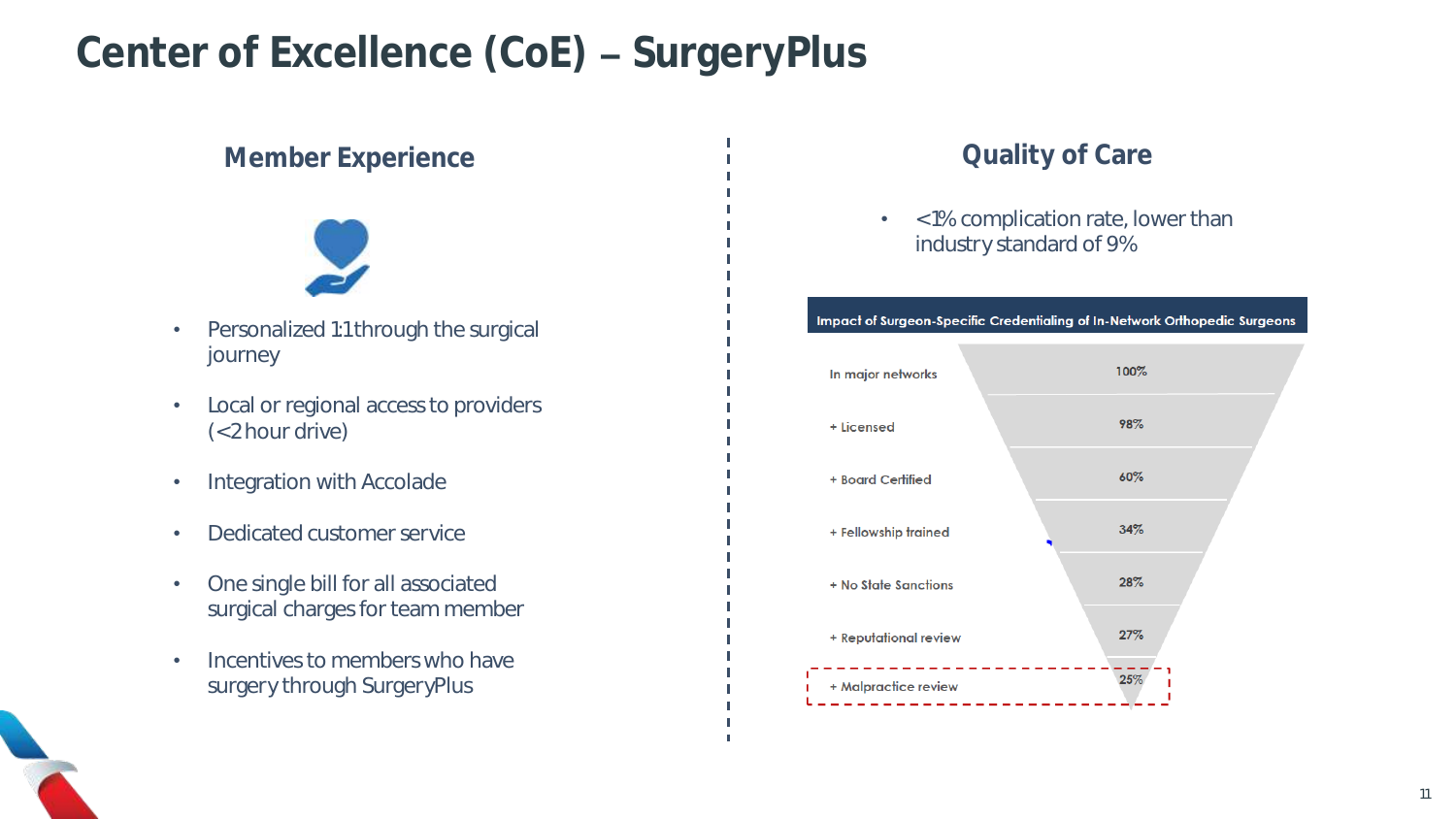

## **2022 Contributions**

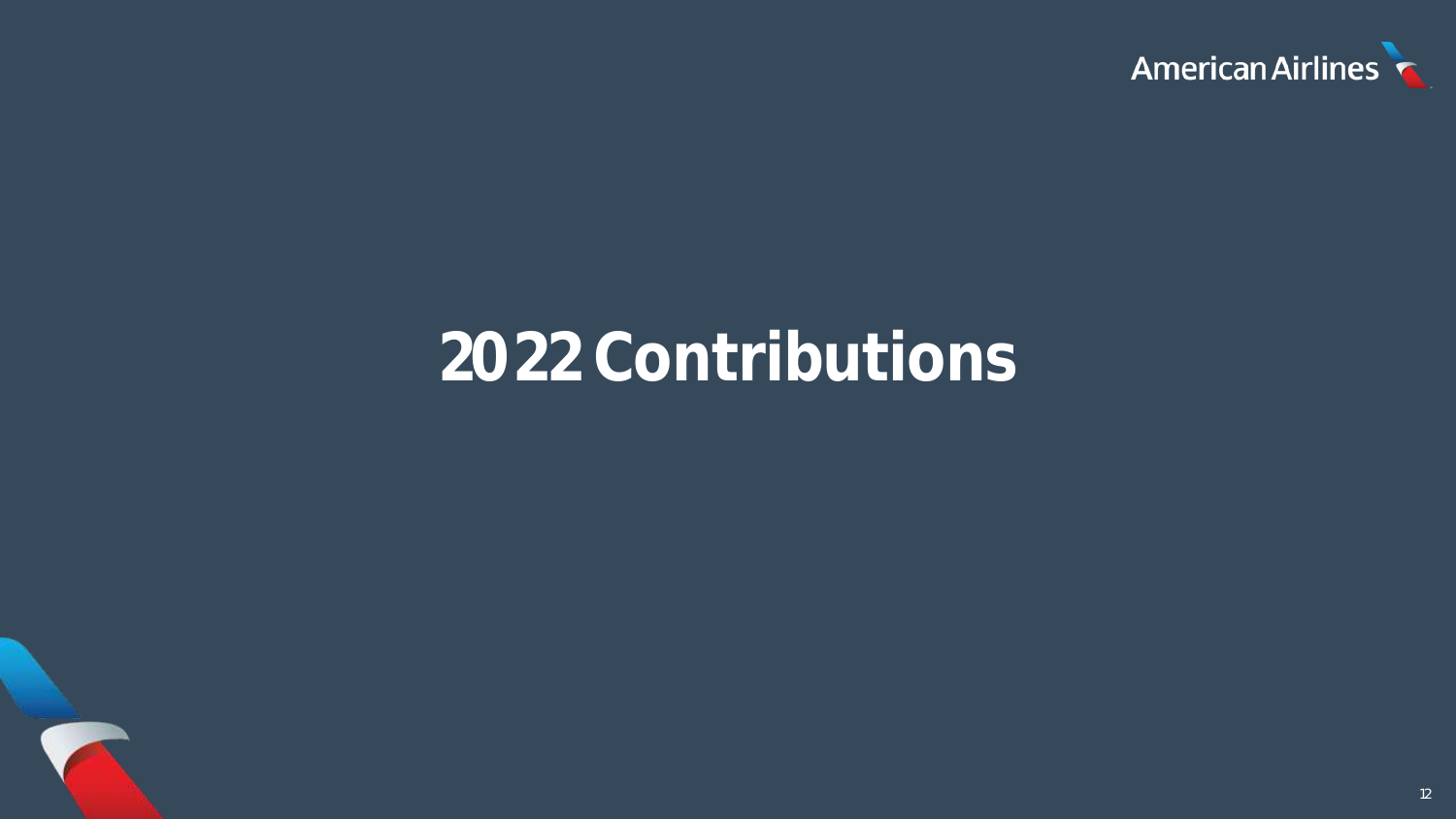#### **2022 Medical Plan Summary**

| <b>Plan Provisions</b>                                              | HCC                 | Standard            | Core                | <b>DFWCC</b>        | <b>Plus</b>         | <b>PPO90</b>        | <b>PPO80</b>        |
|---------------------------------------------------------------------|---------------------|---------------------|---------------------|---------------------|---------------------|---------------------|---------------------|
| 2021 Enrollment                                                     | 12,798              | 45,804              | 14,160              | 2,457               | N/A                 | 3,674               | 6,314               |
| 2022 Contributions                                                  |                     |                     |                     |                     |                     |                     |                     |
| EE Only                                                             | \$292.76            | \$129.89            | \$80.82             | \$91.72             | \$129.89            | \$137.71            | \$45.04             |
| $EE + SP/DP$                                                        | \$828.53            | \$337.73            | \$210.15            | \$238.50            | \$337.73            | \$275.38            | \$90.08             |
| $EE + Child(ren)$                                                   | \$526.96            | \$233.81            | \$145.49            | \$165.11            | \$233.81            | \$267.95            | \$87.70             |
| Family                                                              | \$1,115.55          | \$454.64            | \$282.90            | \$321.06            | \$454.64            | \$466.09            | \$152.29            |
| <b>EE Cost Share</b>                                                | 25%                 | 21%                 | 15%                 | 16%                 | 21%                 | 14%                 | 7%                  |
| Deductibles<br>Per Person /<br>Family (In-Network)                  | \$400/<br>\$1,200   | \$850/<br>\$2,550   | \$1,500/<br>\$3,000 | N/A                 | \$1,500/<br>\$4,500 | \$225/<br>\$450     | \$450/<br>\$900     |
| <b>HRA</b>                                                          |                     |                     |                     |                     | \$500               |                     |                     |
| Annual Out of Pocket<br>Maximum Per Person /<br>Family (In-Network) | \$2,000/<br>\$5,000 | \$2,000/<br>\$5,000 | \$4,000/<br>\$8,000 | \$3,500/<br>\$7,000 | \$4,500/<br>\$9,000 | \$1,500/<br>\$3,000 | \$3,000/<br>\$6,000 |
| 2022 YOY Change                                                     | 19.0%               | 13.1%               | 13.1%               | $-5.5%$             | N/A                 | 8.8%                | 16.3%               |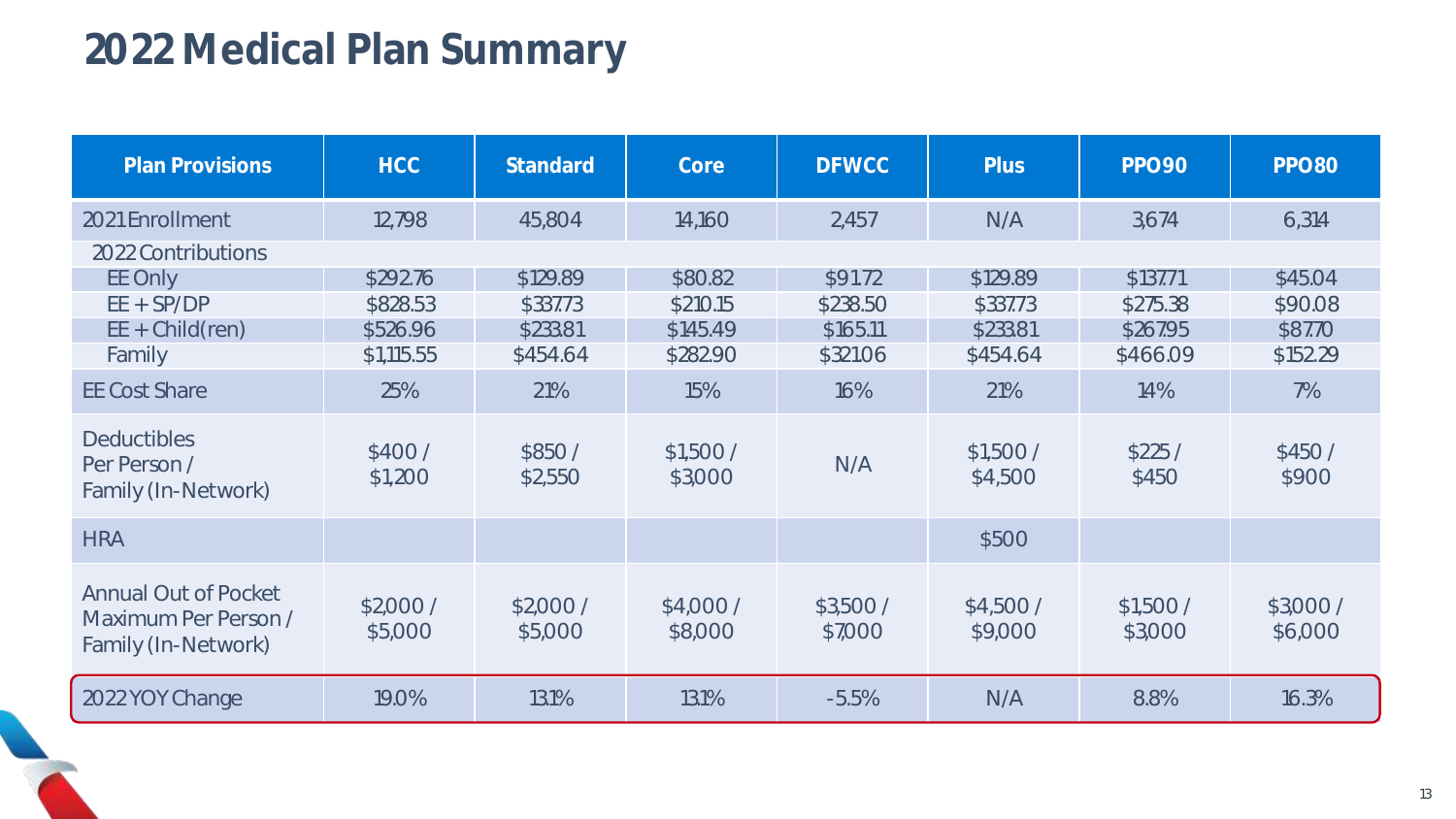#### **Rate calculation**

|                                         | <b>HCC</b> | Standard | Core     | <b>DFWCC</b> |
|-----------------------------------------|------------|----------|----------|--------------|
| 2021 EE Only Contribution               | \$246.00   | \$114.85 | \$71.46  | \$97.01      |
| 2021 Forecast                           | \$34.35    | \$12.56  | \$7.81   | (\$7.39)     |
| 2022 Admin Fee Change                   | (\$0.86)   | (\$0.64) | (\$0.45) | \$0.16       |
| 2022 Projected Trend                    | \$23.13    | \$6.63   | \$4.13   | \$4.66       |
| 2022 PBM Contract Change                | (\$9.86)   | (\$3.51) | (\$2.13) | (\$2.72)     |
| Actuary Proposed 2022 Contribution      | \$292.76   | \$129.89 | \$80.82  | \$91.72      |
| Overall Increase from 2021 Contribution | 19.0%      | 13.1%    | 13.1%    | $-5.5\%$     |

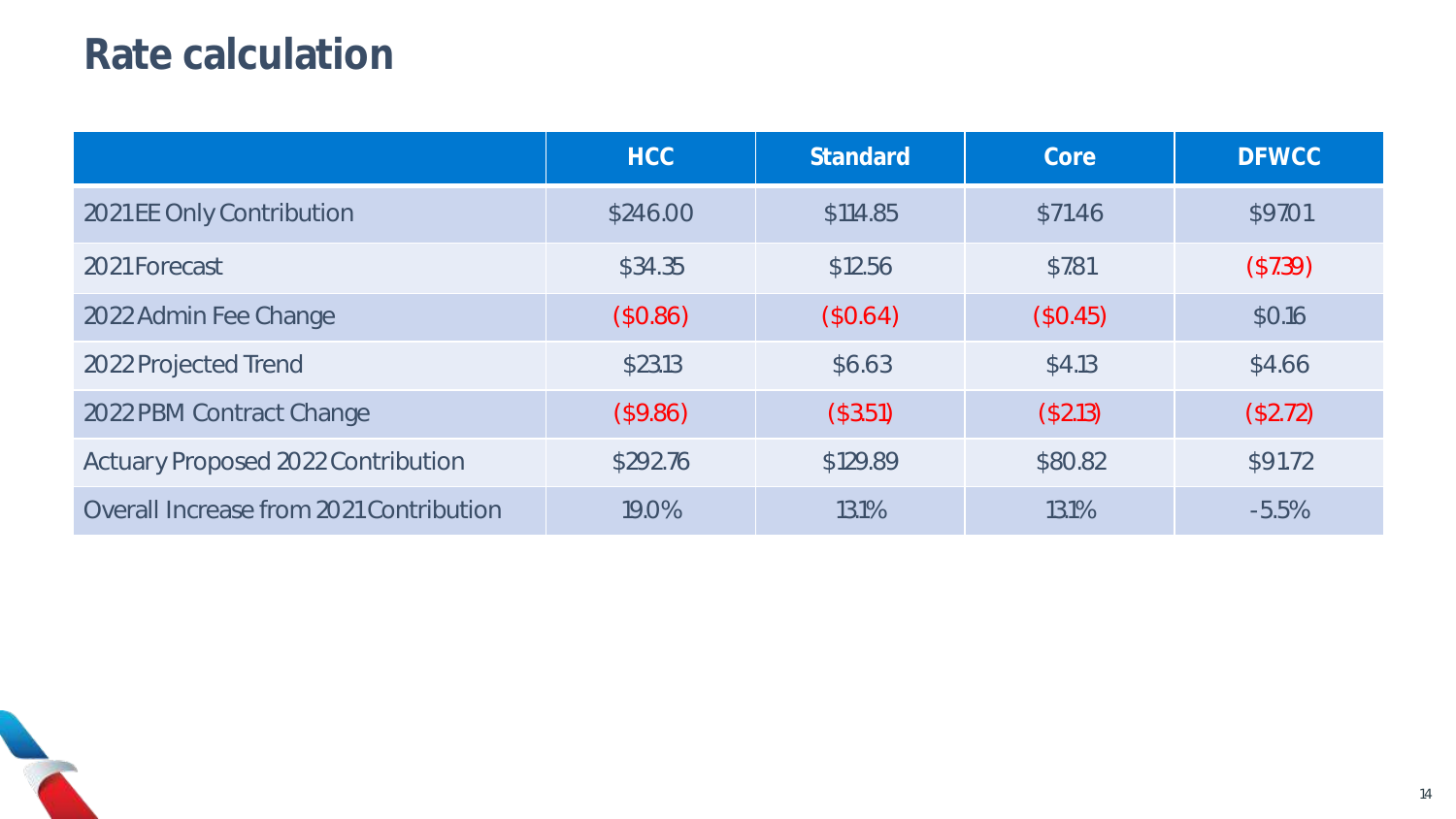#### Rate calculation - PPO options

|                                         | <b>PPO80</b> | <b>PPO90</b> |
|-----------------------------------------|--------------|--------------|
| 2021 EE Only Contribution               | \$38.72      | \$126.55     |
| 2021 Forecast                           | \$4.24       | \$4.72       |
| 2022 Admin Fee Change                   | (\$0.15)     | (\$0.34)     |
| 2022 Projected Trend                    | \$2.95       | \$9.16       |
| 2022 PBM Contract Change                | (\$0.72)     | (\$2.38)     |
| Actuary Proposed 2022 Contribution      | \$45.04      | \$137.71     |
| Overall Increase from 2021 Contribution | 16.3%        | 8.8%         |

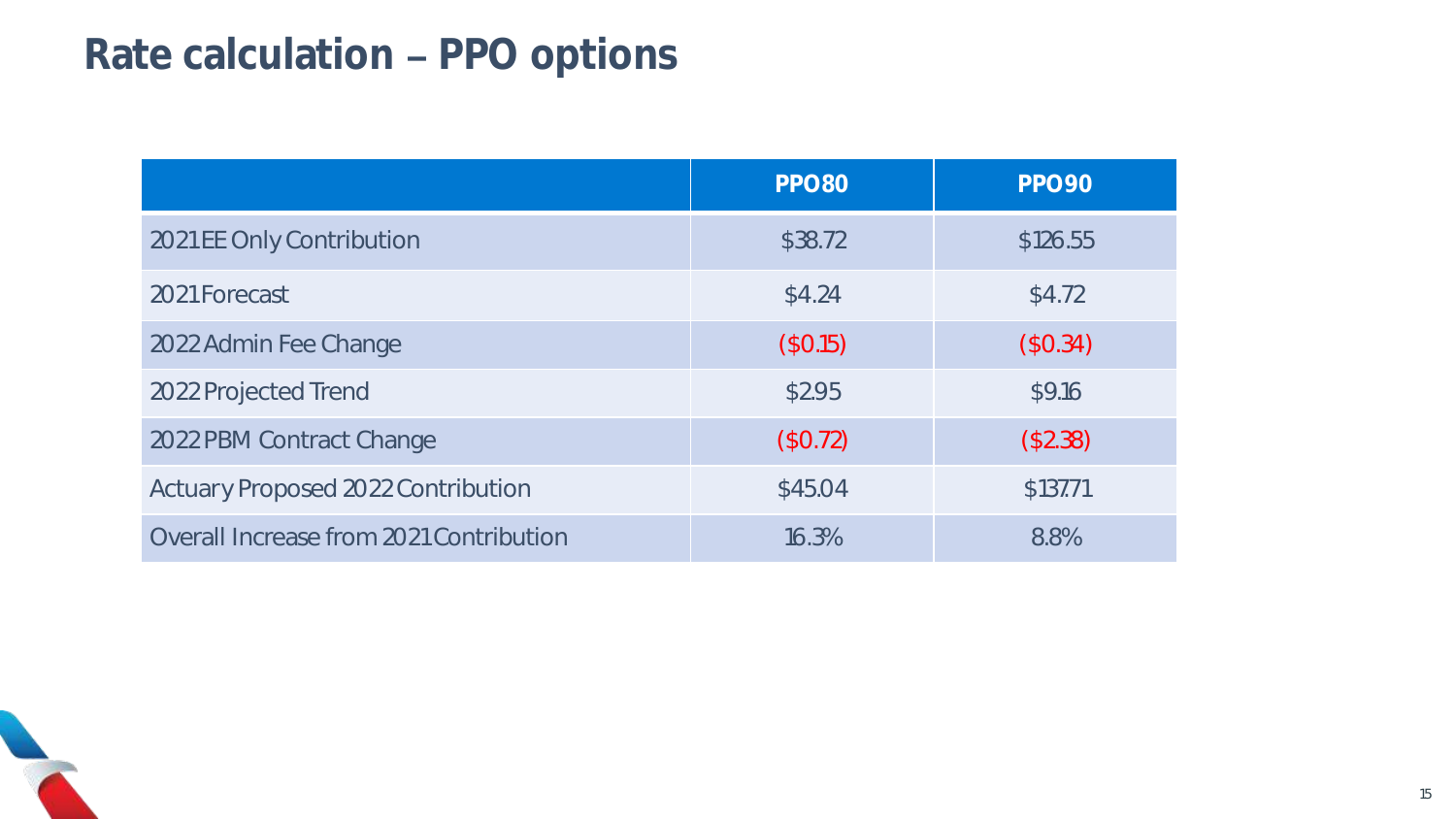#### **YOY Monthly Medical Contributions**

| Plan               | 2021     | 2022       | % Change |
|--------------------|----------|------------|----------|
| Core               |          |            |          |
| EE Only            | \$71.46  | \$80.82    | 13.1%    |
| $EE + Spouse$      | \$185.81 | \$210.15   | 13.1%    |
| $EE + Child (ren)$ | \$128.64 | \$145.49   | 13.1%    |
| $EE + Family$      | \$250.13 | \$282.90   | 13.1%    |
| Standard           |          |            |          |
| EE Only            | \$114.85 | \$129.89   | 13.1%    |
| $EE + Spouse$      | \$298.61 | \$337.73   | 13.1%    |
| $EE + Child (ren)$ | \$206.73 | \$233.81   | 13.1%    |
| $EE + Family$      | \$401.98 | \$454.64   | 13.1%    |
| <b>HCC</b>         |          |            |          |
| EE Only            | \$246.00 | \$292.76   | 19.0%    |
| $EE + Spouse$      | \$696.20 | \$828.53   | 19.0%    |
| $EE + Child(ren)$  | \$442.80 | \$526.96   | 19.0%    |
| $EE + Family$      | \$937.38 | \$1,115.55 | 19.0%    |

| Plan               | 2021     | 2022     | % Change |
|--------------------|----------|----------|----------|
| <b>PPO80</b>       |          |          |          |
| EE Only            | \$38.72  | \$45.04  | 16.3%    |
| $EE + Spouse$      | \$77.44  | \$90.08  | 16.3%    |
| $EE + Child (ren)$ | \$75.39  | \$87.70  | 16.3%    |
| $EE + Family$      | \$130.92 | \$152.29 | 16.3%    |
| <b>PPO90</b>       |          |          |          |
| EE Only            | \$126.55 | \$137.71 | 8.8%     |
| $EE + Spouse$      | \$253.06 | \$275.38 | 8.8%     |
| $EE + Child (ren)$ | \$246.24 | \$267.95 | 8.8%     |
| $EE + Family$      | \$428.32 | \$466.09 | 8.8%     |
| <b>DFWCC</b>       |          |          |          |
| EE Only            | \$97.01  | \$91.72  | $-5.5%$  |
| $EE + Spouse$      | \$252.25 | \$238.50 | $-5.5%$  |
| $EE + Child (ren)$ | \$174.63 | \$165.11 | $-5.5%$  |
| $EE + Family$      | \$339.57 | \$321.06 | $-5.5%$  |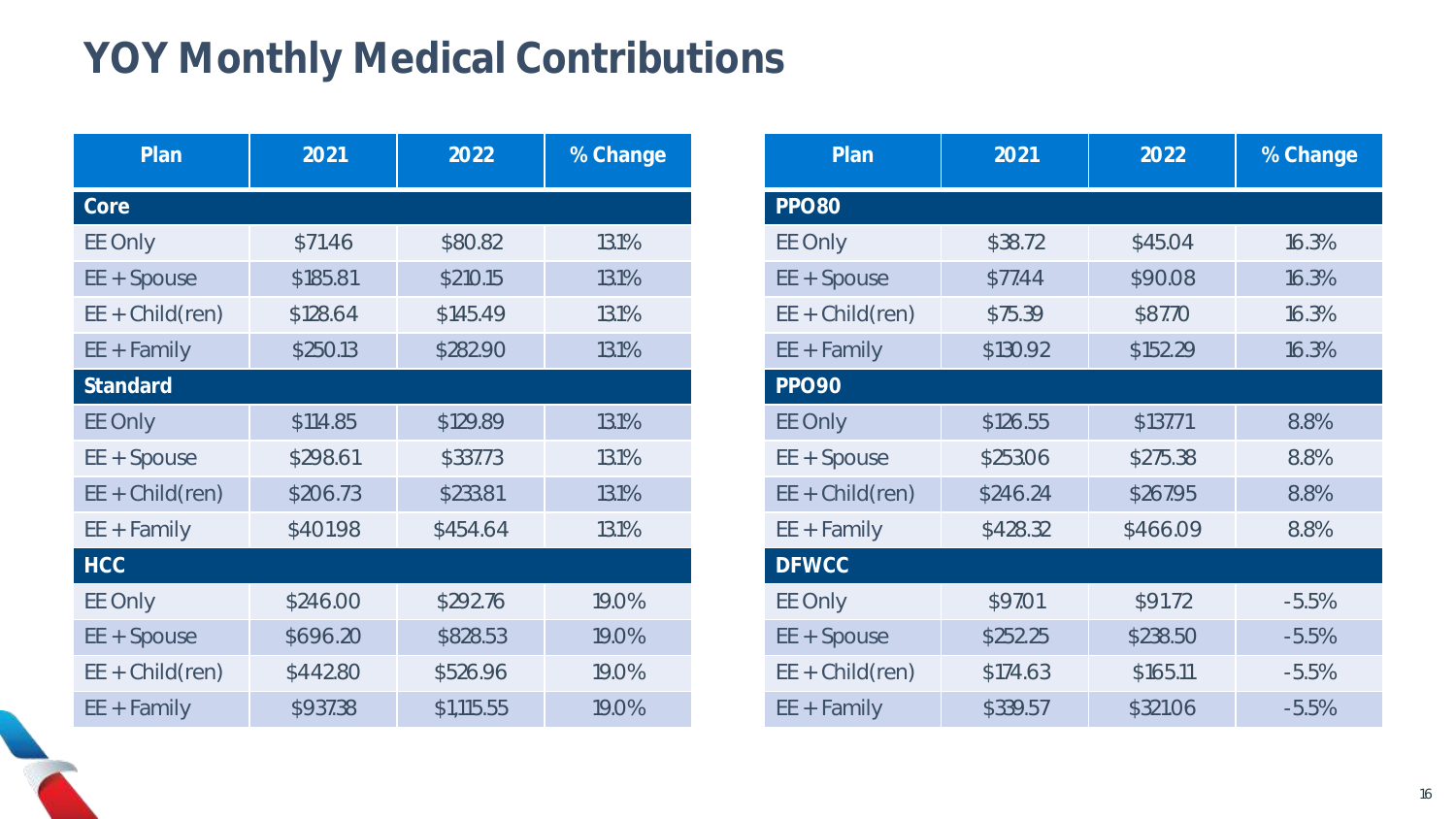#### **YOY Monthly Dental Contributions**

| Plan               | 2021    | 2022    | % Change |
|--------------------|---------|---------|----------|
| Plus               |         |         |          |
| EE Only            | \$8.41  | \$8.38  | $-0.4%$  |
| $EE + Spouse$      | \$17.41 | \$17.35 | $-0.3%$  |
| $EE + Child (ren)$ | \$18.85 | \$18.78 | $-04%$   |
| $EE + Family$      | \$29.78 | \$29.68 | $-0.3%$  |
| <b>Basic</b>       |         |         |          |
| EE Only            | \$6.05  | \$6.03  | $-0.3%$  |
| $EE + Spouse$      | \$12.53 | \$12.49 | $-0.3%$  |
| $EE + Child (ren)$ | \$13.57 | \$13.52 | $-0.4%$  |
| $EE + Family$      | \$21.44 | \$21.36 | $-0.4%$  |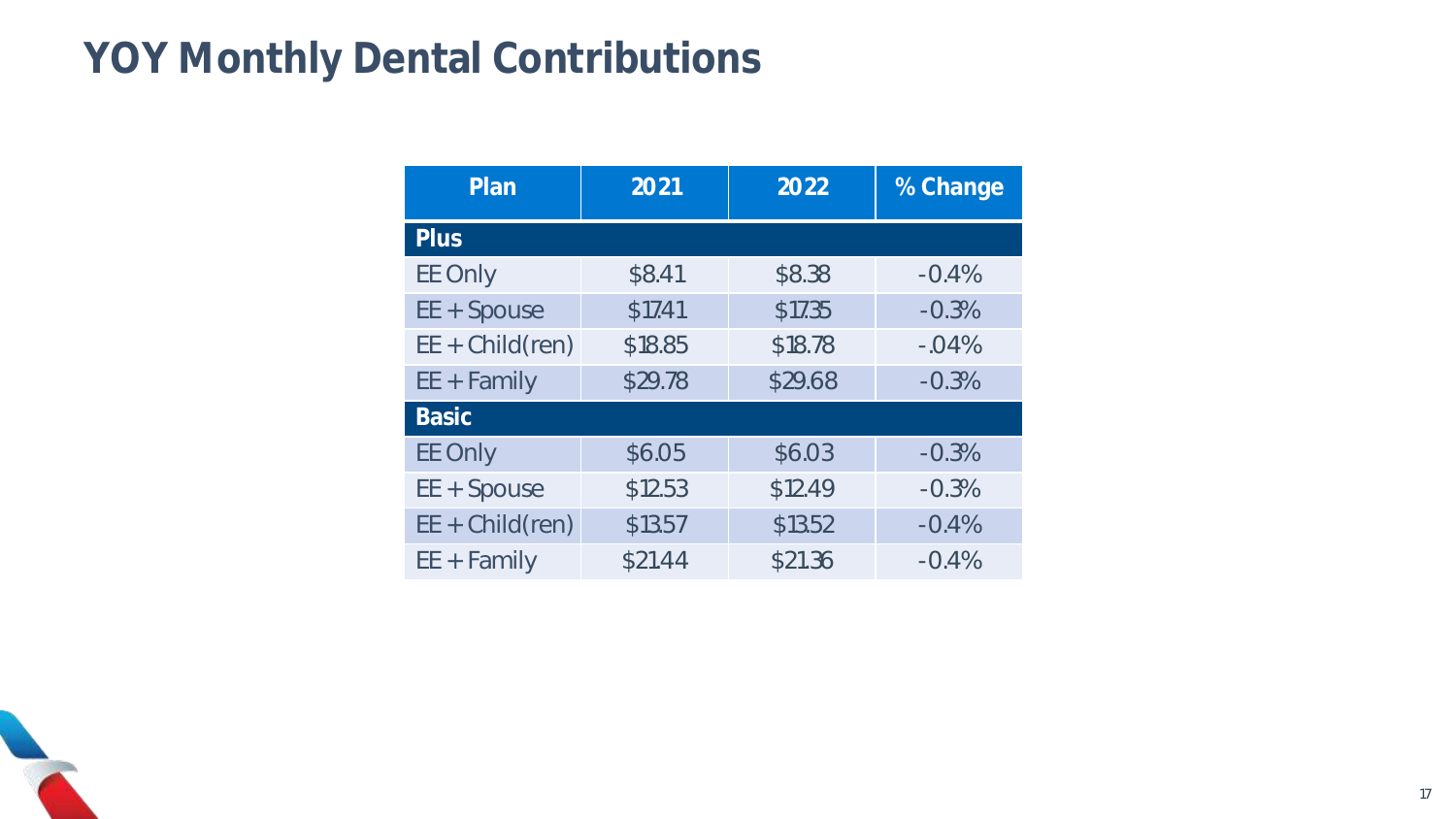### **2022 Retiree Contributions**

- The American Retiree (Post 11/1/12 Full Cost) Plan contributions will have a 41.2% increase in 2021
- Medicare Advantage (Post 65 LAA retirees) rates will stay the same

| Plan                                  | 2020   | 2021     | 2022     |
|---------------------------------------|--------|----------|----------|
| Pre-65 Access Only – Retiree Standard | \$1232 | \$1293   | \$1826   |
| Medicare Advantage (Standard/Plus)    | N/A    | \$0/\$70 | \$0/\$70 |

- ViaBenefits
	- 87: enrolled in pre-65 plan options
	- 1,268: enrolled in medicare/post-65 plan options
	- 81: enrolled in Marketplace plan options
	- May be receiving and/or be eligible for advance premium tax credits
- Average costs
	- Pre-65: \$500 \$1000 per person/month
	- Medicare supplemental plans: \$40 \$210 per person/month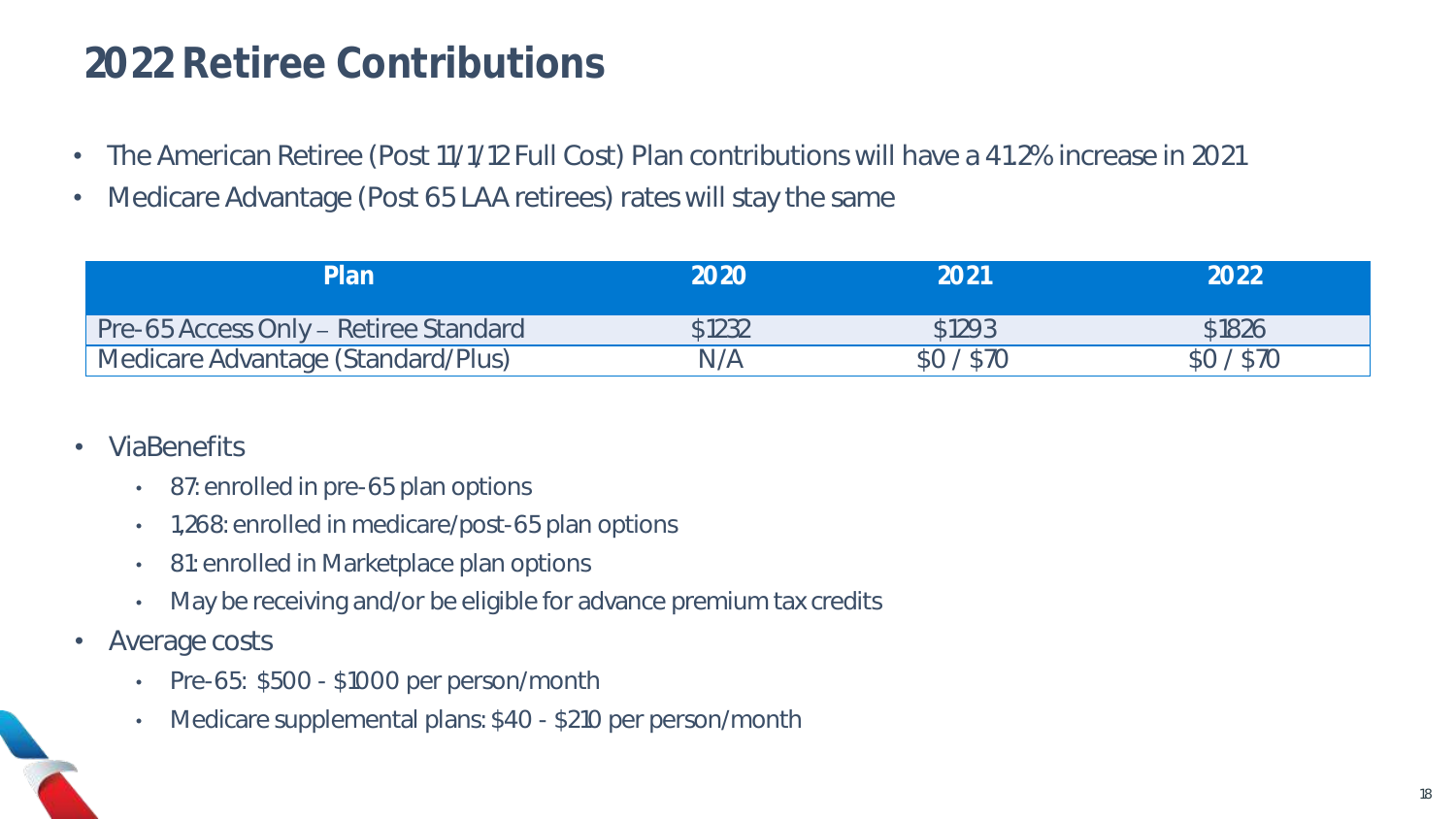

## **Annual Enrollment**

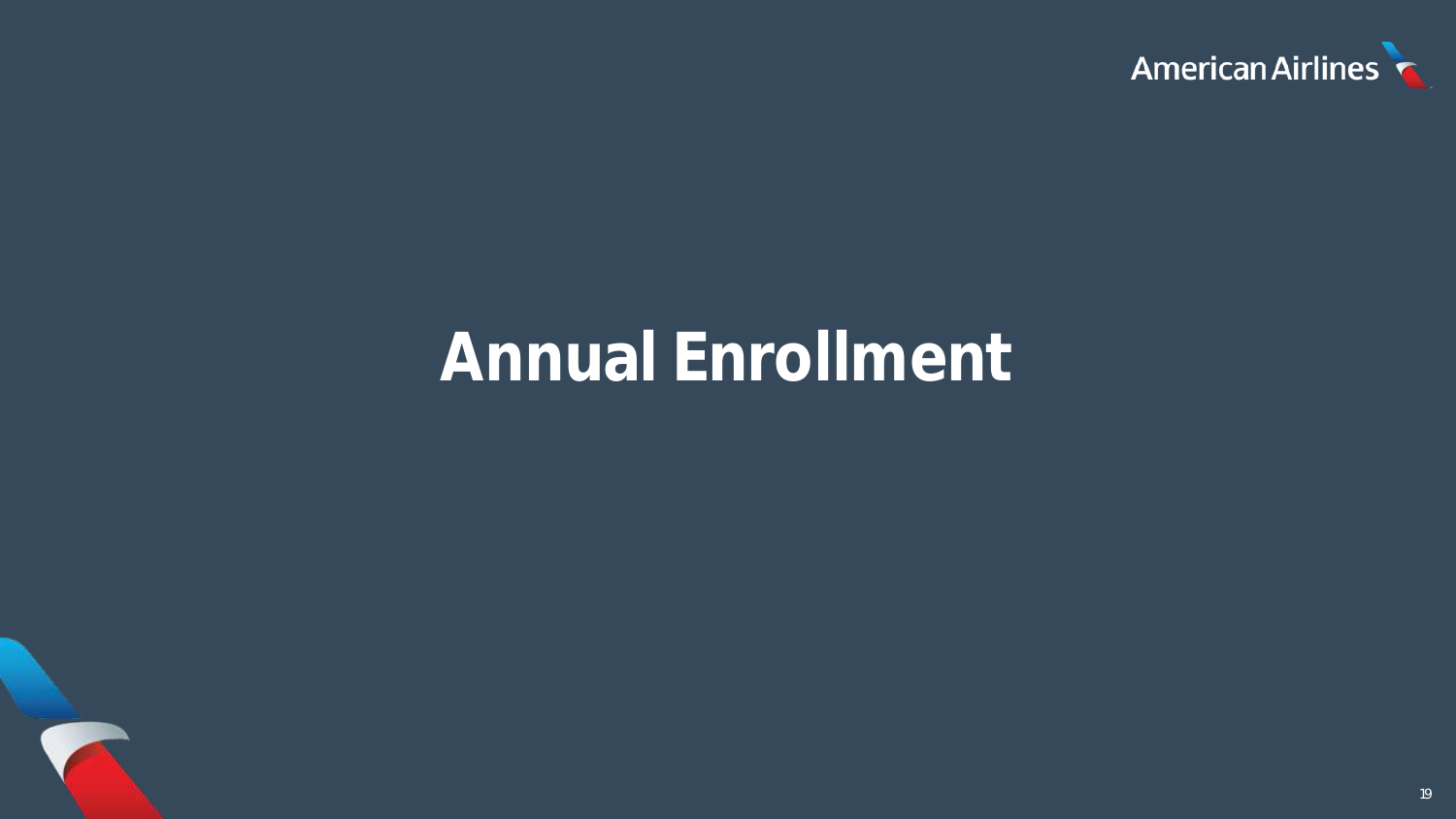### **Eligible Participants and Benefits**



#### *20*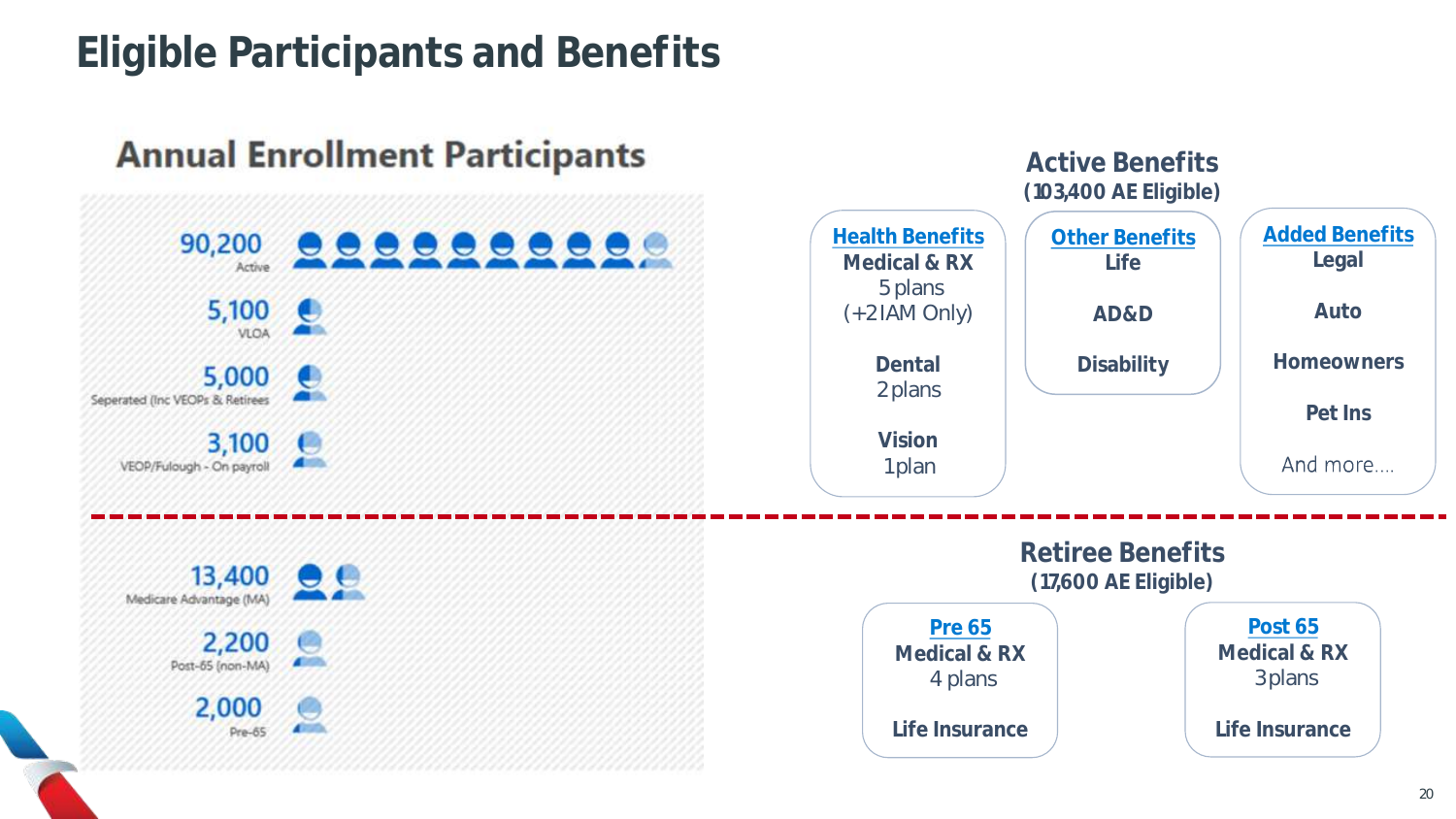#### Annual Enrollment - Timeline & Support



#### **Benefits Service Center**

Hours of operation

**Actives, LOA, COBRA**

Monday – Friday 8:00am to 8:00pm CT

**Saturday** 9:00am to 5:00pm CT



**Retirees**

Monday – Friday 8:00am to 5:00pm CT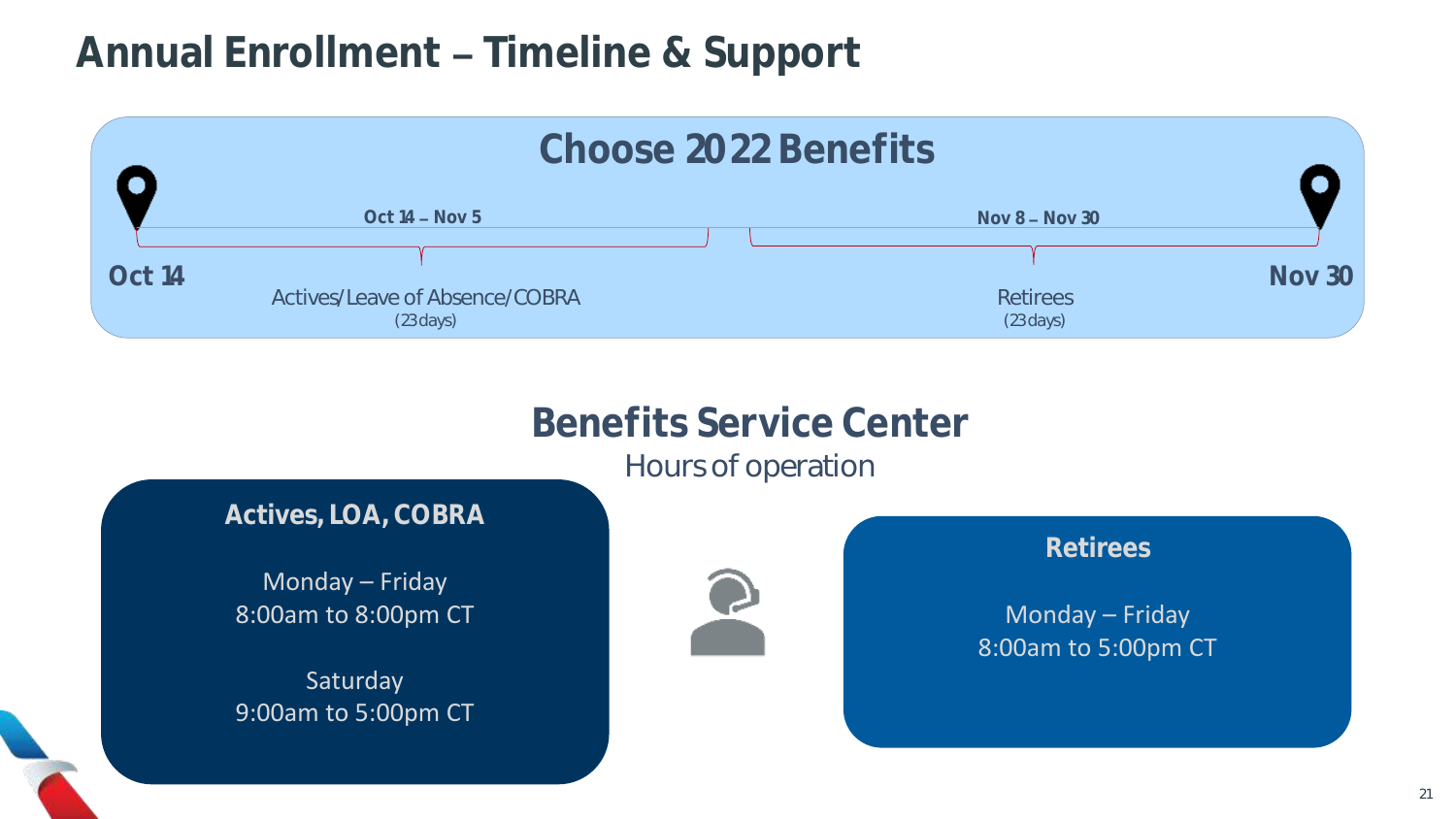### **Annual enrollment (Active, LOA, COBRA)**